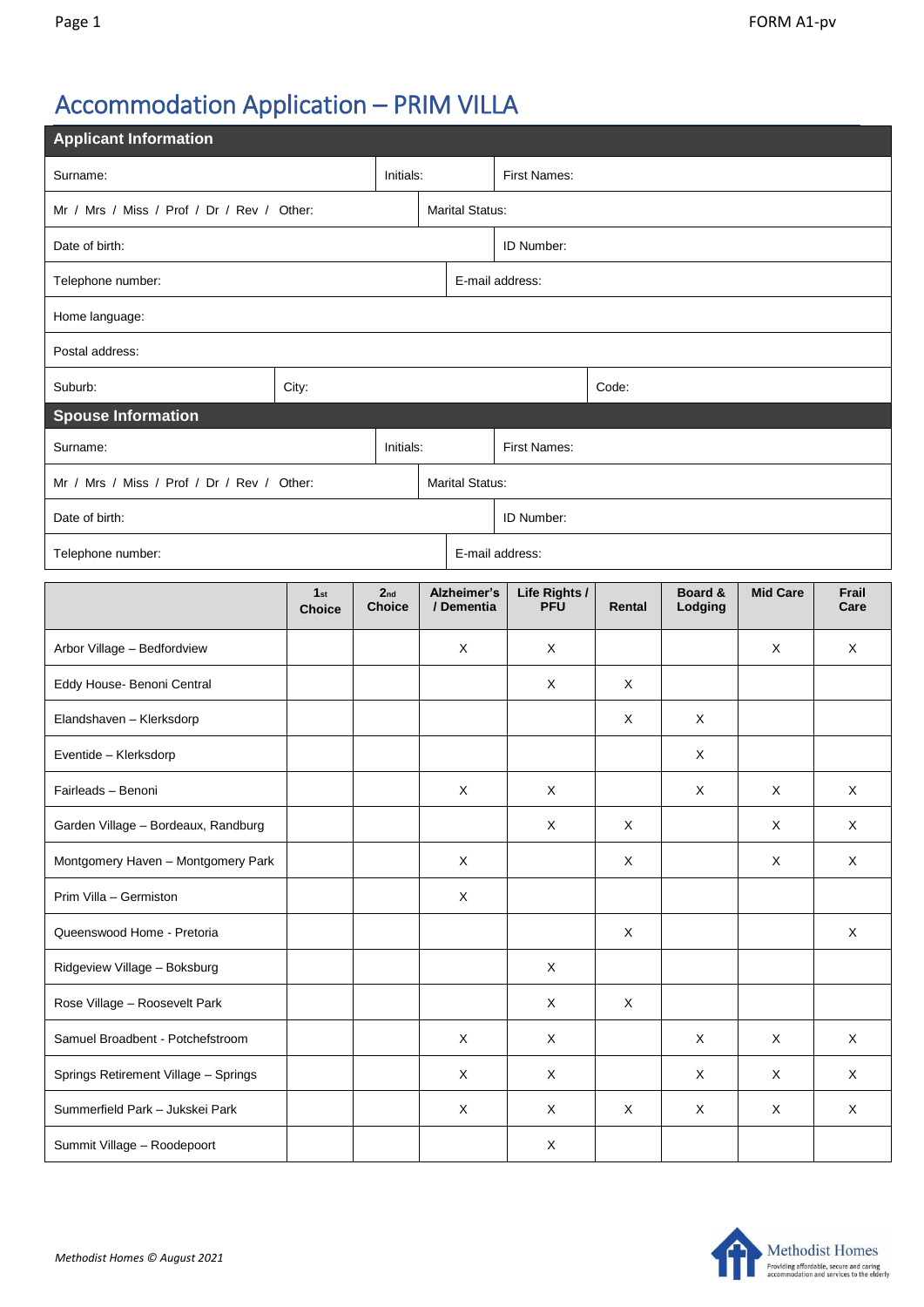| Frail Care & Mid Care Room Size (Please circle preference)                                                                                                                                                                                                                                                                                                                                                                   |                      |            |                   |                |                   |                   |                                                                                                                                |  |  |
|------------------------------------------------------------------------------------------------------------------------------------------------------------------------------------------------------------------------------------------------------------------------------------------------------------------------------------------------------------------------------------------------------------------------------|----------------------|------------|-------------------|----------------|-------------------|-------------------|--------------------------------------------------------------------------------------------------------------------------------|--|--|
| Single                                                                                                                                                                                                                                                                                                                                                                                                                       | 2-bed Shared         |            |                   |                | Multi-ward Shared |                   |                                                                                                                                |  |  |
| Rental Accommodation Size & Type (Please circle preference)                                                                                                                                                                                                                                                                                                                                                                  |                      |            |                   |                |                   |                   |                                                                                                                                |  |  |
| Bedsitter/Bachelor                                                                                                                                                                                                                                                                                                                                                                                                           | Full Board & Lodging |            | 1 Bedroom         |                |                   | 2 Bedroom         | 3 Bedroom                                                                                                                      |  |  |
| Life Rights/PFU Unit Size (Please circle preference)                                                                                                                                                                                                                                                                                                                                                                         |                      |            |                   |                |                   |                   |                                                                                                                                |  |  |
| Bedsitter/Bachelor                                                                                                                                                                                                                                                                                                                                                                                                           | 1 Bedroom Flat       |            | 1 Bedroom Cottage | 2 Bedroom Flat |                   | 2 Bedroom Cottage | 2 Bedroom & Study                                                                                                              |  |  |
| <b>COMMENTS:</b>                                                                                                                                                                                                                                                                                                                                                                                                             |                      |            |                   |                |                   |                   |                                                                                                                                |  |  |
|                                                                                                                                                                                                                                                                                                                                                                                                                              |                      |            |                   |                |                   |                   |                                                                                                                                |  |  |
|                                                                                                                                                                                                                                                                                                                                                                                                                              |                      |            |                   |                |                   |                   |                                                                                                                                |  |  |
| Signature of applicant:<br>Date:                                                                                                                                                                                                                                                                                                                                                                                             |                      |            |                   |                |                   |                   |                                                                                                                                |  |  |
| If this application is completed on behalf of a parent or a loved one, please provide your contact details.                                                                                                                                                                                                                                                                                                                  |                      |            |                   |                |                   |                   |                                                                                                                                |  |  |
|                                                                                                                                                                                                                                                                                                                                                                                                                              |                      |            |                   |                |                   |                   |                                                                                                                                |  |  |
|                                                                                                                                                                                                                                                                                                                                                                                                                              |                      |            |                   |                |                   |                   |                                                                                                                                |  |  |
| Name:                                                                                                                                                                                                                                                                                                                                                                                                                        |                      | Telephone: |                   |                |                   | E-mail:           |                                                                                                                                |  |  |
|                                                                                                                                                                                                                                                                                                                                                                                                                              |                      |            |                   |                |                   |                   |                                                                                                                                |  |  |
|                                                                                                                                                                                                                                                                                                                                                                                                                              |                      |            |                   |                |                   |                   |                                                                                                                                |  |  |
|                                                                                                                                                                                                                                                                                                                                                                                                                              |                      |            |                   |                |                   |                   |                                                                                                                                |  |  |
|                                                                                                                                                                                                                                                                                                                                                                                                                              |                      |            |                   |                |                   |                   | submission of this form. Once you take occupation at any of our homes or villages, an amount of R1000 will be credited to your |  |  |
| <b>Terms</b><br>Care Centre Accommodation Applications require the payment of a once off non-refundable fee of R1000.<br>For Independent Living (Rental/PFU/Board & Lodging) a once-off Application Fee in the amount of R2000 is payable on<br>account in your second month of occupation.<br>The application fee is not refundable and will be forfeited should you elect to have your name removed from the waiting list. |                      |            |                   |                |                   |                   |                                                                                                                                |  |  |

| Please return completed application form, together with your proof of payment and a copy of the applicants' ID by e-mail to: |                                                                                       |  |  |  |  |  |  |
|------------------------------------------------------------------------------------------------------------------------------|---------------------------------------------------------------------------------------|--|--|--|--|--|--|
|                                                                                                                              | pv.info@mha.co.za                                                                     |  |  |  |  |  |  |
| If you have not heard from us within 10 days of submission, please call us on 011 686 2621                                   | We will contact you by telephone or by e-mail to confirm receipt of your application. |  |  |  |  |  |  |
| <b>BANKING DETAILS:</b>                                                                                                      |                                                                                       |  |  |  |  |  |  |
| Methodist Homes For The Aged PRIM VILLA                                                                                      |                                                                                       |  |  |  |  |  |  |
| Bank: First National Bank                                                                                                    | Branch Code: 250655                                                                   |  |  |  |  |  |  |
| <b>Account Type: Current Account</b>                                                                                         | Account Number: 6266608 2830                                                          |  |  |  |  |  |  |
|                                                                                                                              | NB: PLEASE USE YOUR SURNAME AND VILLAGE CHOICE AS YOUR REFERENCE (e.g. Jones-Prim)    |  |  |  |  |  |  |

| <b>FOR OFFICE USE</b>    |     |               |              |               |  |                  |  |  |
|--------------------------|-----|---------------|--------------|---------------|--|------------------|--|--|
| Date of application:     |     |               | Amount Paid: |               |  | Unique ID:       |  |  |
| Application Fee Paid by: | EFT | <b>CHEQUE</b> |              | CASH          |  | Cash Receipt No: |  |  |
| Application Captured by: |     |               |              | Home/Village: |  |                  |  |  |

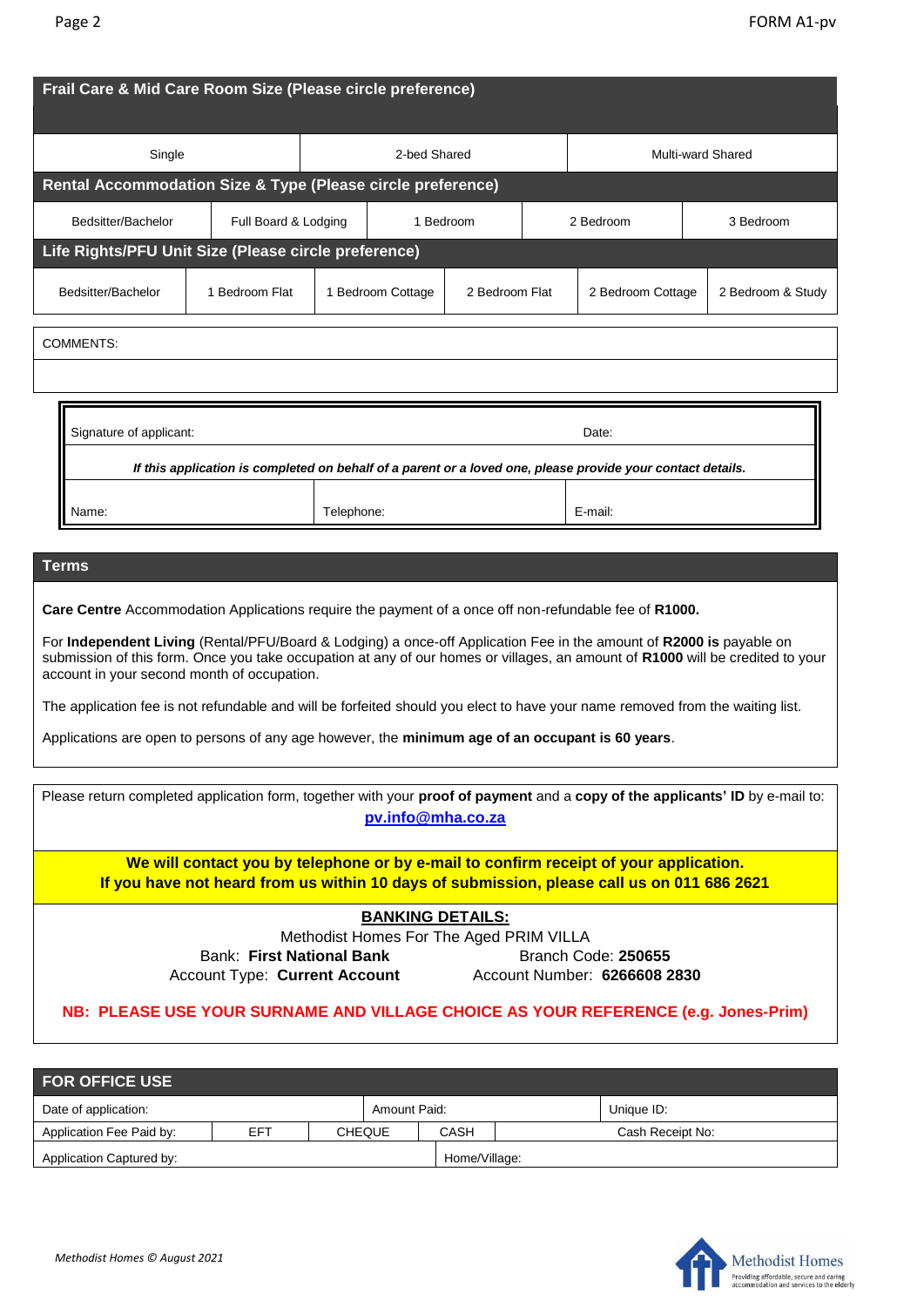Dear Resident/Potential Resident,

## **RE: POPIA NOTICE AND CONSENT TO PROCESS YOUR PERSONAL INFORMATION**

As a Resident or potential Resident to our organisation, we currently hold or will hold your personal information supplied by yourselves to our organisation.

We understand that your personal information is important to you and that you may be apprehensive about disclosing it. Your privacy is just as important to us and we are committed to safeguarding and processing your information in a lawful manner.

We also want to make sure that you understand how and for what purpose we process your information. If for any reason you think that your information is not processed in a correct manner, or that your information is being used for a purpose other than that for what it was originally intended, you can contact our Information Officer.

You can request access to the information we hold about you at any time and if you think that we have outdated information, please request us to update or correct it.

Our Information Officer's Contact Details are available from the Village Admin office.

## Purpose for Processing your Information

We collect, hold, use and disclose your personal information mainly to provide you with access as a resident to our premises. We will only process your information for a purpose you would reasonably expect, including:

- Providing you with advice on what services we can offer you that suit your needs as requested or as prescribed by ourselves;
- To process your personal information so as to take care of you on our premises;
- To verify your identity and to conduct credit reference searches (if necessary);
- To correspond with you;
- To confirm, verify and update your details;
- To comply with any legal and regulatory requirements;

Some of your information that we hold may include, your first and last name, email address, other contact information, your title, birth date, gender, identity number and your banking details.

All personal information will be held securely and whenever we sub-contract or outsource other organisations to process any of your personal information on our behalf, we will bind these service providers by way of a Data Operator Agreement as far as this may be required.

Kind regards,

 $\mathbb{Z}$ 

Carl Queiros Information Officer Methodist Homes Head Office